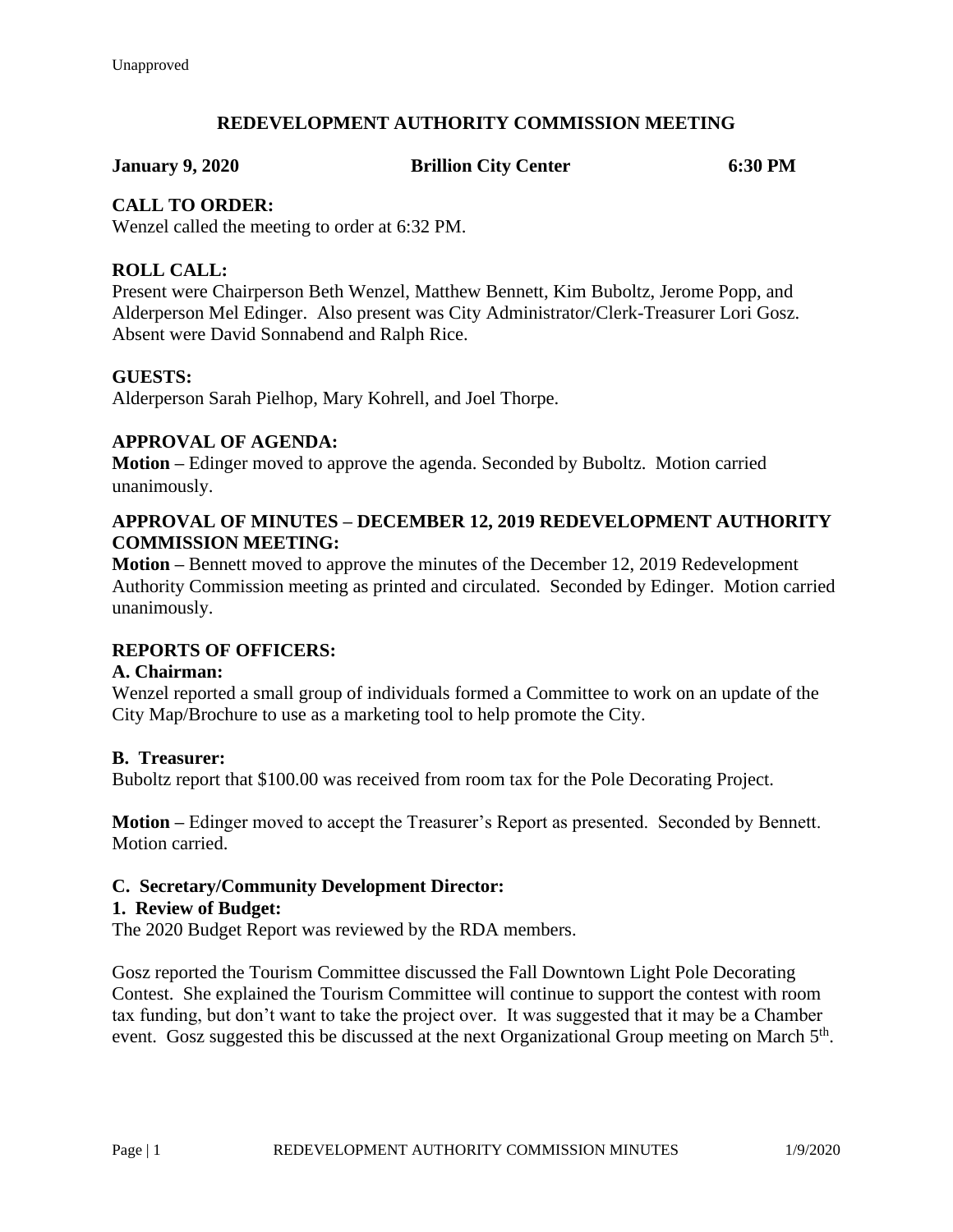Gosz stated that in order to maintain membership to WEDC Connect Communities the City needs to attend two (2) training events by WEDC. She stated that RDA members can attend and there are webinar training opportunities. Gosz asked if any RDA member wanted to be added to the WEDC email Chatter list. Edinger and Bennett asked to be added to the list. Wenzel and Buboltz, who are also on the list and receive Chatter emails, commented on the good information received from WEDC.

# **REPORT FROM BRILLION CHAMBER OF COMMERCE:**

A report from the Chamber was distributed and reviewed by the Committee.

# **2006 REDEVELOPMENT DISTRICT IMPROVEMENT PLAN – REVIEW/CONSIDER SURVEY FOR DOWNTOWN OWNERS:**

Wenzel reminded members to give their survey questions to Ralph Rice. Edinger will follow up with Ralph Rice on this.

# **DOWNTOWN REDEVELOPMENT – MAIN STREET SQUARE PROJECT: A. Housing Development – City Center – Brillion LLC Developer Update:**

Gosz reported on the project. She stated the deadline for Dunke's bids from contractors is January 20<sup>th</sup>. Dumke is closing on the purchase and starting construction in mid-February.

Gosz reported she asked Duke for more information to be available to interested tenants. She is waiting to hear back from him.

## **B. Dollar General Building – CDBG CLOSE Grant and Calumet County EPA Grant:**

Gosz reported she has contacted the Department of Administration on the use of the City's CDBG Close Funds to use for the demolition of the Dollar General building. She has not heard back from the Department of Administration, however, she suggested the RDA recommend to City Council to proceed with the application of the City's CDBG Close Funds to be used for demolition of the building.

Mary Kohrell stated the RDA could use the Calumet County EPA Grant Funds for the cost of Phase 1 and Phase II Environmental studies. She also stated the City could use Calumet County's EPA for the Buffington project as well. Kohrell stated Calumet County has hired a consultant from Stantec for this grant use. She stated the Phase 1 information is recorded and doesn't need property owner's permission. However, the owner needs to grant permission to do Phase II and conduct soil testing. Kohrell stated there is no formal action from the City to apply for use of the funds.

**Motion –** Bennett moved to recommend to City Council to proceed with the use of the City's CDBG Close Funds for the Dollar General demolition. Seconded by Buboltz. Motion carried.

## **BRILLION WORKS – UPDATE:**

Gosz reported the demolition contractor anticipates to be done in February. She has reported one of the shed that was sold will be relocated on Northway Drive behind Horn Ford.

## **MARKETING – DISCUSS OPPORTUNITIES:**